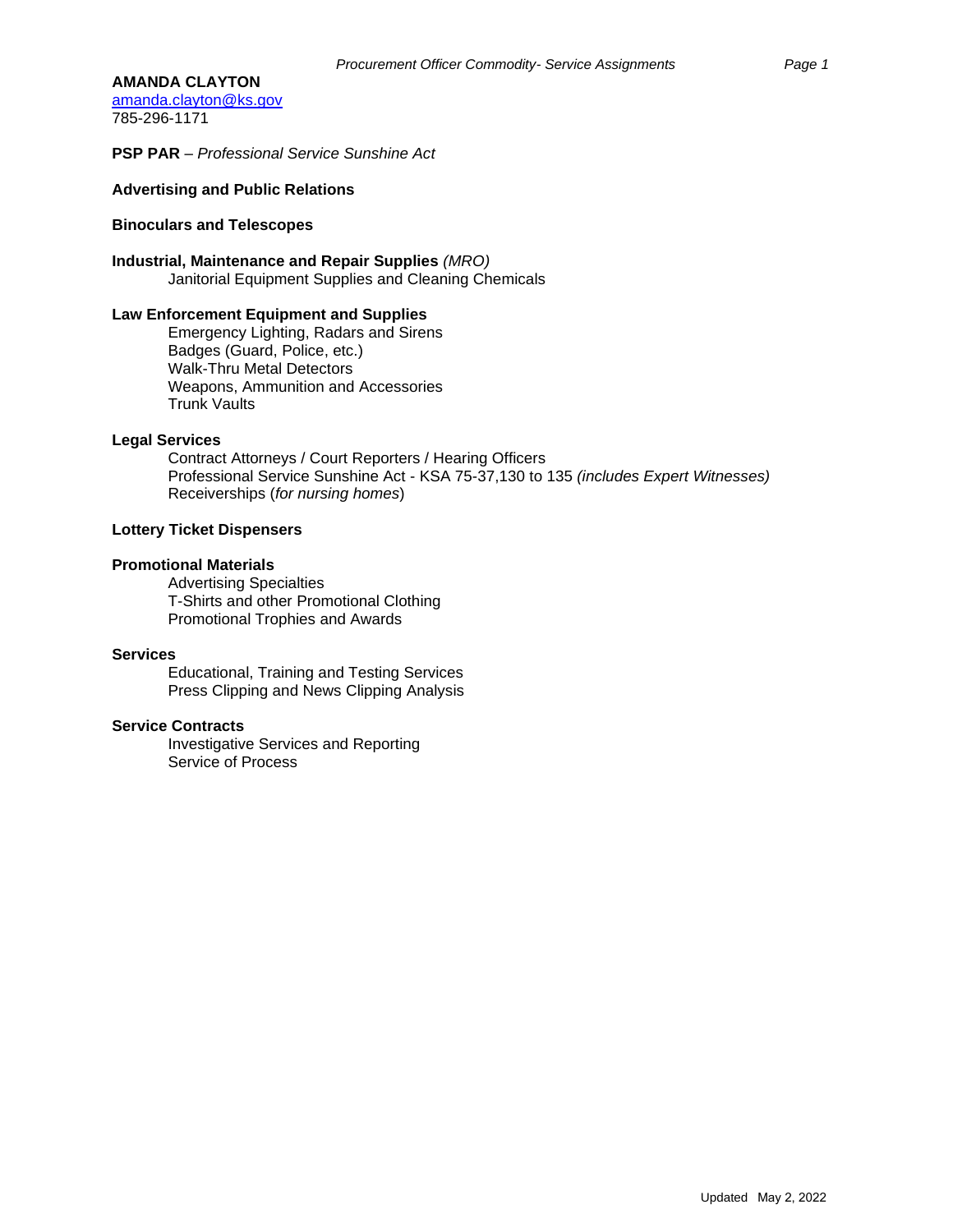## **STEPHANIE CREED**

[stephanie.creed@ks.gov](mailto:stephanie.creed@ks.gov) 785-296-7251

## **Audio/Video Multimedia Equipment, Supplies and Services**

Audiometers (*hearing testers*) Digital Recording Equipment *(Logging, Music)* Microfilm Equipment and Supplies Photographic Equipment and Supplies Teleconferencing Equipment, Systems and Services

## **Computer Hardware and Maintenance**

Desktop, Laptops, Servers *(including leases)*  Computer Cables Computer Hardware Maintenance Desktop Printers, Plotters and Scanners Disk and Tape Drives Local Area Networks *(LAN)*  Memory / Peripherals Storage Area Networks *(SAN)* Systems Uninterruptible Power Systems *(UPS)* for office applications

# **Copiers / Copy Machines / Duplicating Equipment and Supplies**

Multi-Function-Devices *(MFDs)*

# **Enterprise Information Systems Technology Systems and Services**

Enterprise Computer Projects / Applications Enterprise Software Consulting and Training Services Integrated Technology Services Web-Based Services

# **Facsimile (fax) Machines**

## **Road Weather Information System and Services** *(Participating addendum)*

# **Telecommunications Equipment and Services**

Cellular Phones and Pagers Microwave Transmission Equipment and Services Satellite Equipment and Service Telephones, Equipment and Services Telecommunications Consulting Services InterCall Services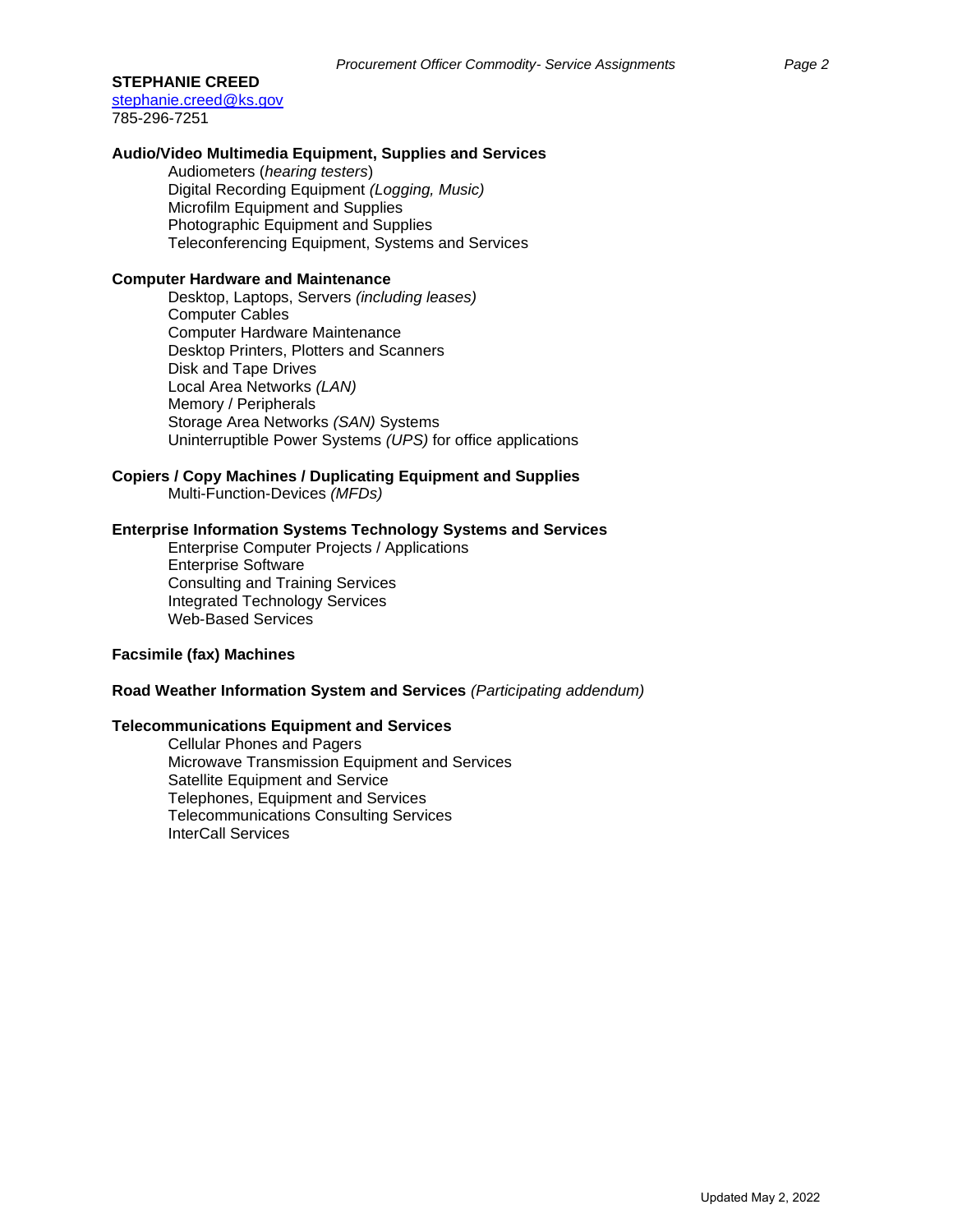**IGP PAR** – *Inter/Intragovernmental Procurements*

### **Coolers and Freezers - Walk-in, Reach-in Ice Machines**

## **Employment Services** *(All HR)*

Temporary Staffing, Human Resources, Labor Relations, Recruiting and related Services

### **Flags and Flagpoles**

#### **Food Products**

Groceries and Food Items for Human Consumption (including Dairy Supplies)

#### **Food Services**

Dietitian Services / Food Services / Inmate Commissary Services

## **Graduation Supplies** (*Diplomas and Cases*)

**Kitchen and Dining Room Equipment and Supplies** *(Commercial and Household)* Butcher Supplies and Equipment Chemicals for Warewashing

## **Library Supplies**

#### **Mailing Equipment, Supplies and Services**

#### **Material Handling Equipment and Supplies**

**Office Supplies**

**Packaging Items / Boxes** (*Chipboard and Corrugated)*

#### **Paper Products**

Paper (*Roll Stock, copier, printer*) Envelopes Paper cups and plates

## **Security Guard Services**

**Watercraft** Boats, Boat Motors, Related Equipment & Services

#### **Vending Equipment**

Cash Registers Vending Machines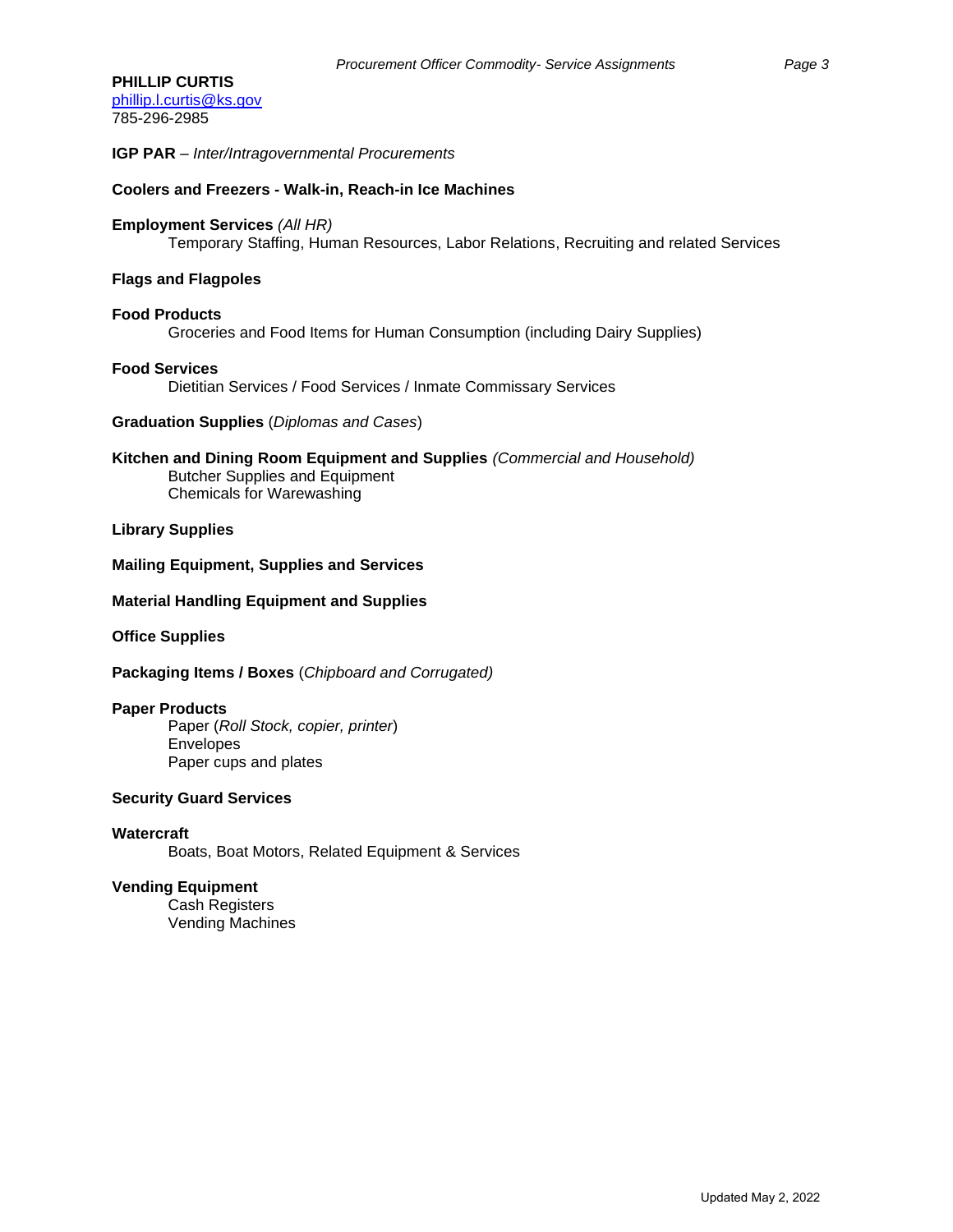## BONNIE EDWARDS

[bonnie.edwards@ks.gov](mailto:bonnie.edwards@ks.gov) 785-296-3125

**CHE PAR** – *Conference/Hotel Event*

# **Assistive Technology**

### **Environmental Equipment, Supplies and Services**

Anti-Pollution Apparatus *(Air and Water Quality)* Environmental Management and Consulting Environmental Remediation Projects Hazardous Waste Disposal / Low Level Radioactive Waste Disposal Meteorological Instruments

# **Furniture** *(Purchase and Rental)*

Office Furniture

**Interpreters** *(Language and Disability)* 

## **Motor Vehicle Rentals**

#### **Services – Financial**

Auditing / Accounting / Finance / Banking Services Business Procurement Card / Business Travel Cards Collections Services Credit Card Acceptance Programs Debit Card Deposit Programs Flexible Spending Account Administration Indirect Cost Allocation Plans

### **Services – General**

Actuarial Services Burial Services / Pastoral Services Catering (*Typically related to Conference/Hotel Events*) Social Services (*Foster Care and Adoption Services)*

### **Services – Health Care**

Aging Services Autism Assessments Behavioral Health / Crisis Response Drug Testing Services Employee Assistance Programs Employee Health Benefits Plans *(SEHBP)* Family Functional Therapy Health Risk Appraisals / Healthcare Services Managed Care Medicaid *(KanCare)* Medical Review Services Pharmacy Services Physical Therapy Services / Occupational Therapy Services / Rehabilitation Services Psychiatric Care Sexual Offender Treatment Substance Abuse Testing and Treatment / Problem Gambling Treatment Wellness Programs

## **Travel and Related Services**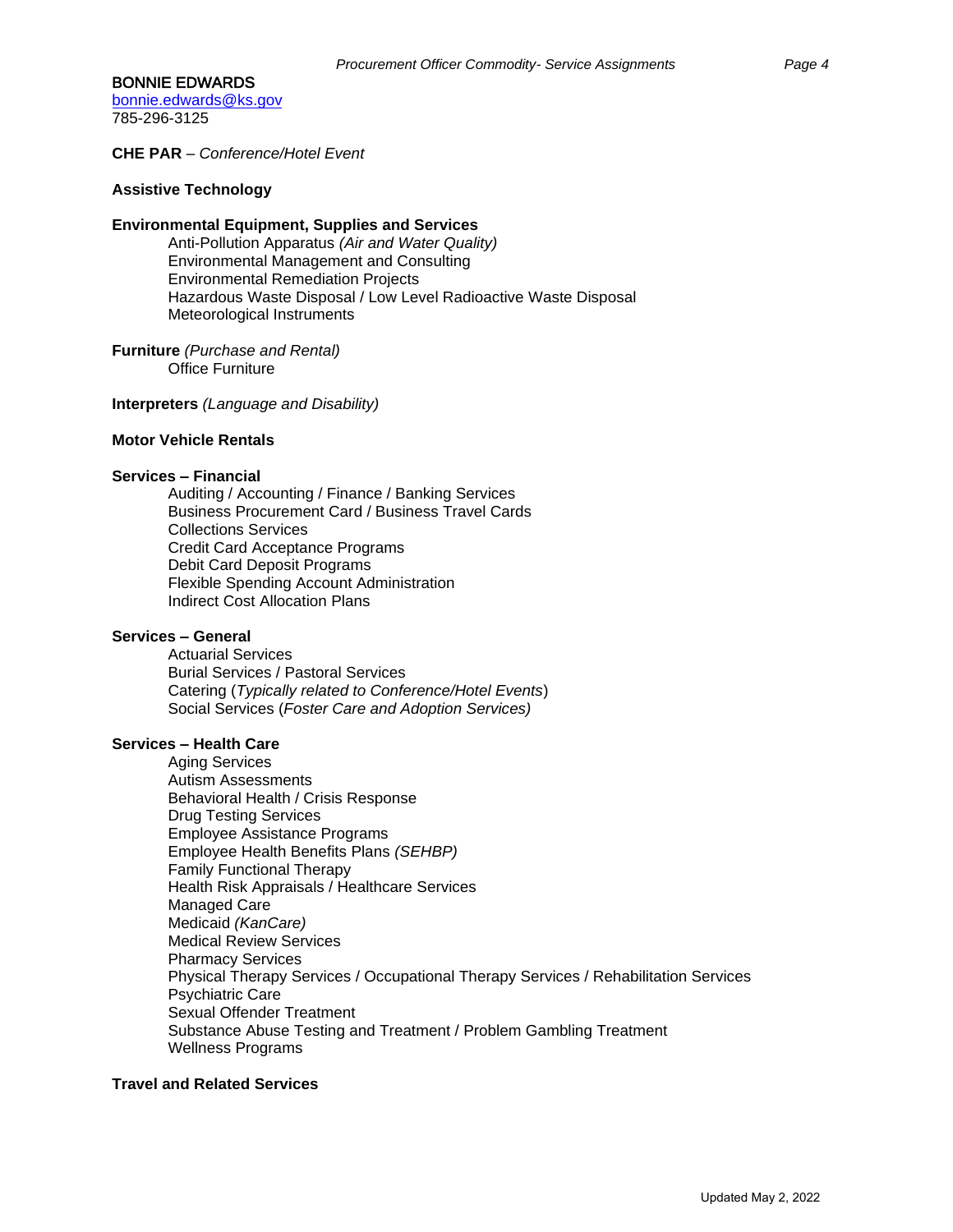## **NEAL FARRON**

[neal.farron@ks.gov](mailto:neal.farron@ks.gov) 785-296-3122

# **Books/Publications**

#### **Fire Alarm and Sprinkler Systems**

Fire Extinguishers – Equipment and Service Fire Suppression Installation, Services and Maintenance

#### **Fitness and Recreation Equipment and Supplies**

Fitness and Exercise Equipment Playground Equipment Picnic Grills and Tables Camping Equipment Fair and Stage Equipment Swimming Pool Equipment

### **Global Positioning Systems (GPS) / Navigational Instruments**

## **Identification Card Systems, Equipment and Supplies**

**Personal Care Items and Services**

Barber and Beauty Equipment, Supplies, Services

**Plastics** *(Bags, Mats, Rods, Sheets)*

### **Security Alarm Systems**

#### **Security Cameras and Maintenance**

#### **Services**

Research and Survey Carpet Cleaning Services / Window Washing Services Janitorial / Custodial / General Office and Building Cleaning Services Rest Area / Fishing Lake Maintenance Records Storage Services Pest / Termite / Bird Control Services Special and General Administrative

#### **Service Contracts:**

Auctioneering Courier Service / Express Mail Service / Logistics Moving Services Refuse Collection Service Armored Transport **Telemarketing** 

## **Surveying Equipment**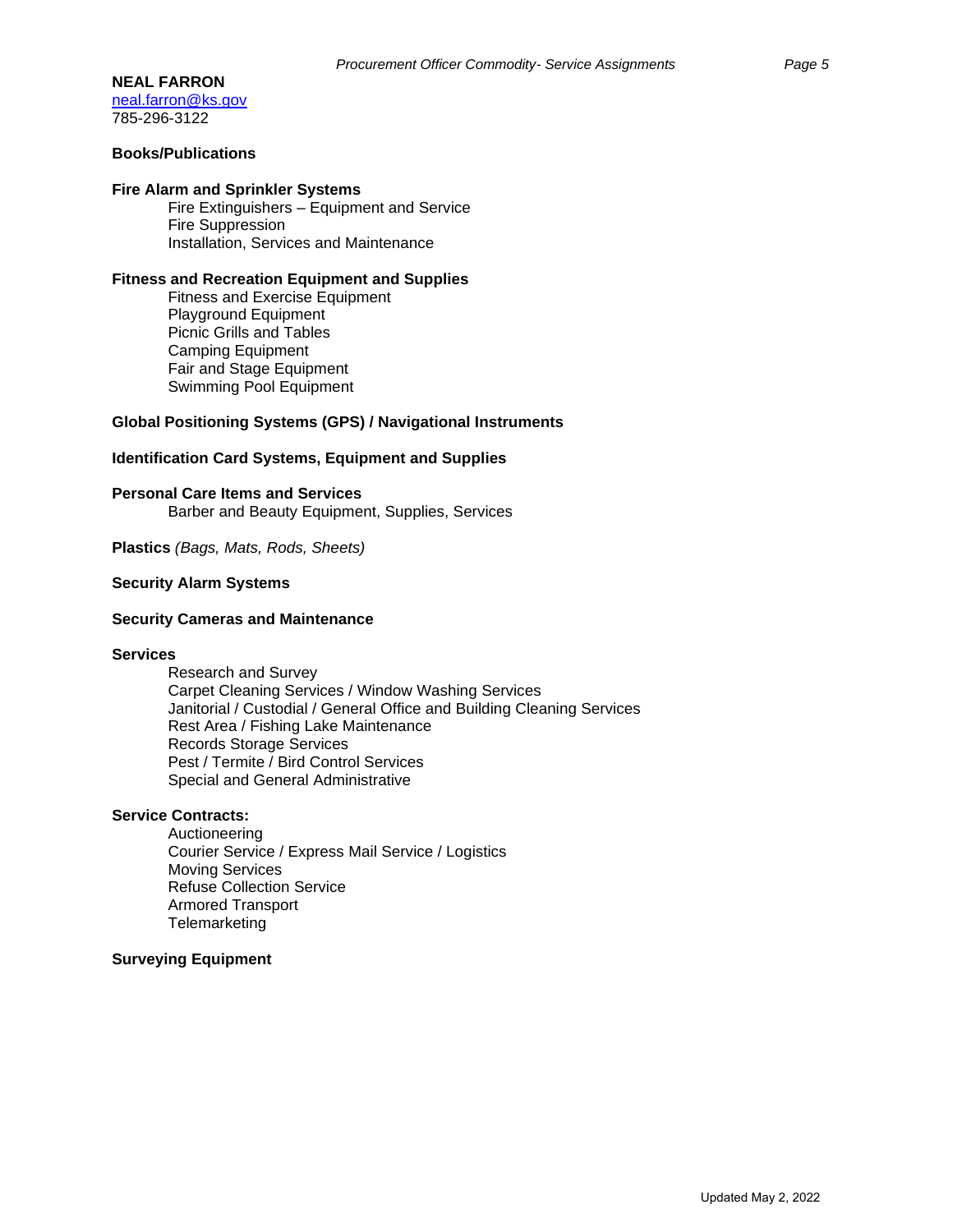#### **AMANDA CLAYTON**

[amanda.clayton@ks.gov](mailto:amanda.clayton@ks.gov) 785-296-1771

### **Agricultural Equipment**

Tractors (Agricultural and Industrial) Sprayers, Industrial and Agricultural Grain Inspection Equipment

### **Aircraft, Services, Parts and Supplies**

### **Air Charter Service**

## **Building Leases - State Agency**

#### **Clothing and Textiles**

Bags (Cloth, Paper and Twine) Basic and Seasonal Clothing Gloves *(non-PPE)* Bedding and Linens / Draperies / Towels / Wiping Rags Emblems, Embroidered Hospital Clothing Mattresses and Component Parts Textile Machines / Upholstering Supplies Uniforms (*Purchase and Rental)*

**Fuel, Motor** *(Diesel, Gasoline, Fuel Oil, Propane)*

# **Gas/Fuel Cards**

#### **Gases (Bottled, Bulk, Medical Welding)**

### **Heavy Machinery and Equipment** *(Road Building, Earth Moving)*

Blades, Grader and Snowplow Compressors, Air Engines Highway Mowers and Sprayers Motorized Material Handling Equipment and Personnel Lifts Portable Generators / Portable Pumps Saws, Chain Scales (*Non-Laboratory*) Spreaders (*Aggregate, Salt, etc.)* Street Sweepers, Washers Power Mowers and Trimmers

## **Motor Vehicles** *(Automobiles, Vans, Trucks, Buses)*

ATV / UTV Auto Lubricants Auto Parts, Accessories and Equipment Motor Vehicle Repair and Maintenance Tires Parts and Services Trailers Truck Bodies

Vehicle / Van Modifications

### **Service Station Equipment, Fuel Pumps and Tanks**

## **Well Drilling and Plugging Services**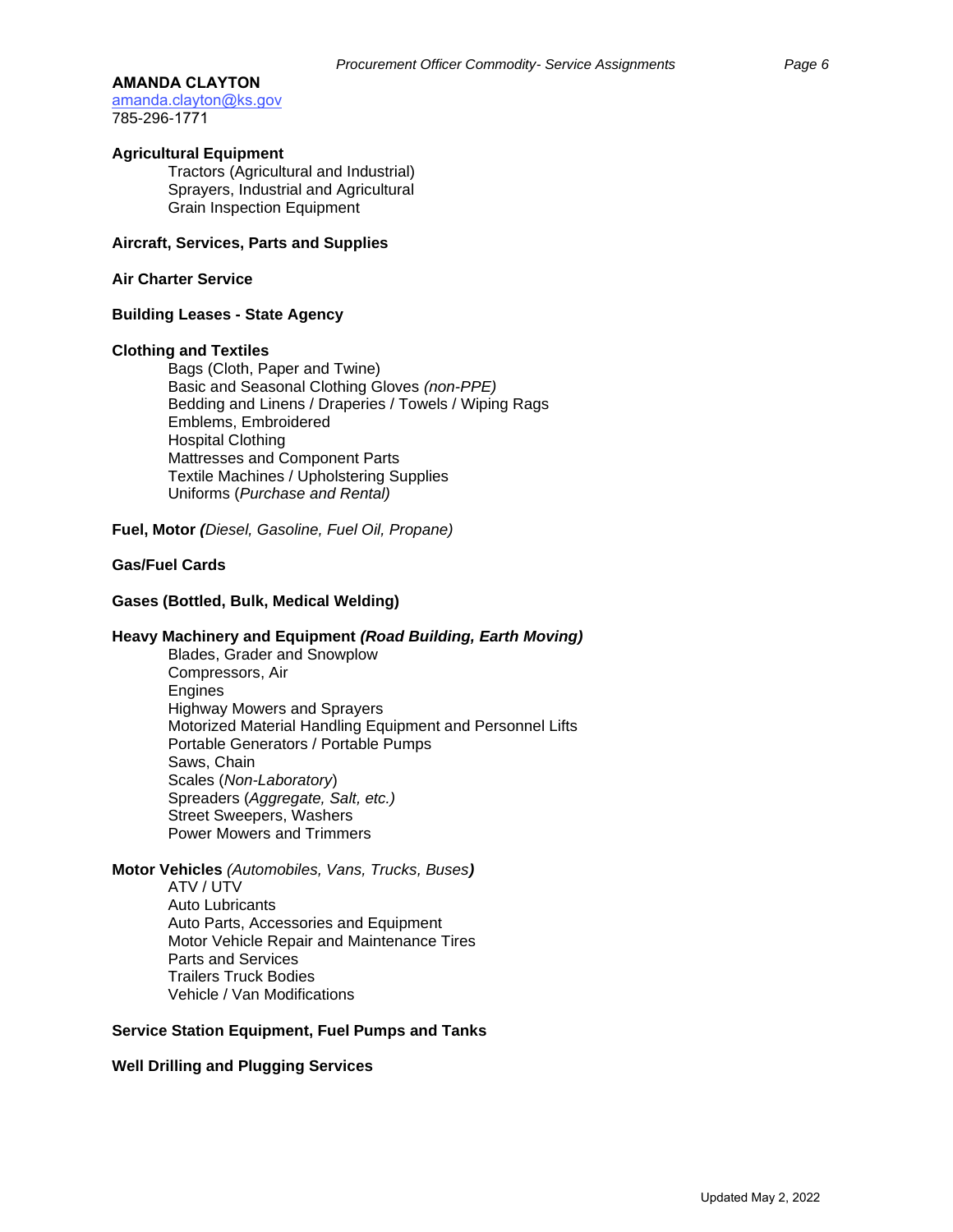#### BRIDGET MARTINEZ

[bridget.martinez@ks.gov](mailto:bridget.martinez@ks.gov) 785-296-2375

#### **GSR PAR** – *Grants / Sub recipients*

**USR PAR** *– Utilities*

#### **Aerial Photography Services**

## **Aerial Spraying and Seeding**

#### **Agricultural Leasing and Pasture Improvement**

## **Animal Care Equipment, Supplies and Services**

Cages and Traps Aquatic – Fish Food and Live Fish; Aquaculture Chemicals Feed and Forages – Grain and all Feed for Animal, Fish and Wildlife Consumption Shavings, Wood (Animal Bedding)

#### **Road Materials**

Asphalt and Concrete Aggregate *(Rock, Sand)* Asphalt and Bituminous Materials Cement and Ready-Mix Concrete Ice Melting Chemicals / Salt for Roads

# **Landscaping Materials and Services**

Fertilizers, Fungicides, Herbicides, Insecticides Irrigation Equipment and Supplies Lawn Care Service Nursery Stock Seeds and Bulbs Tree Maintenance Service Noxious Weed Services

### **Metals** *(Bar, Plate, Sheet, Strip)* Aluminum, Brass, Copper, etc. Metallic recovery Sheeting *(Aluminum, Corrugated, Plastic and Steel)*  Signs, Metal Blanks Steel

# **Snow Removal Service**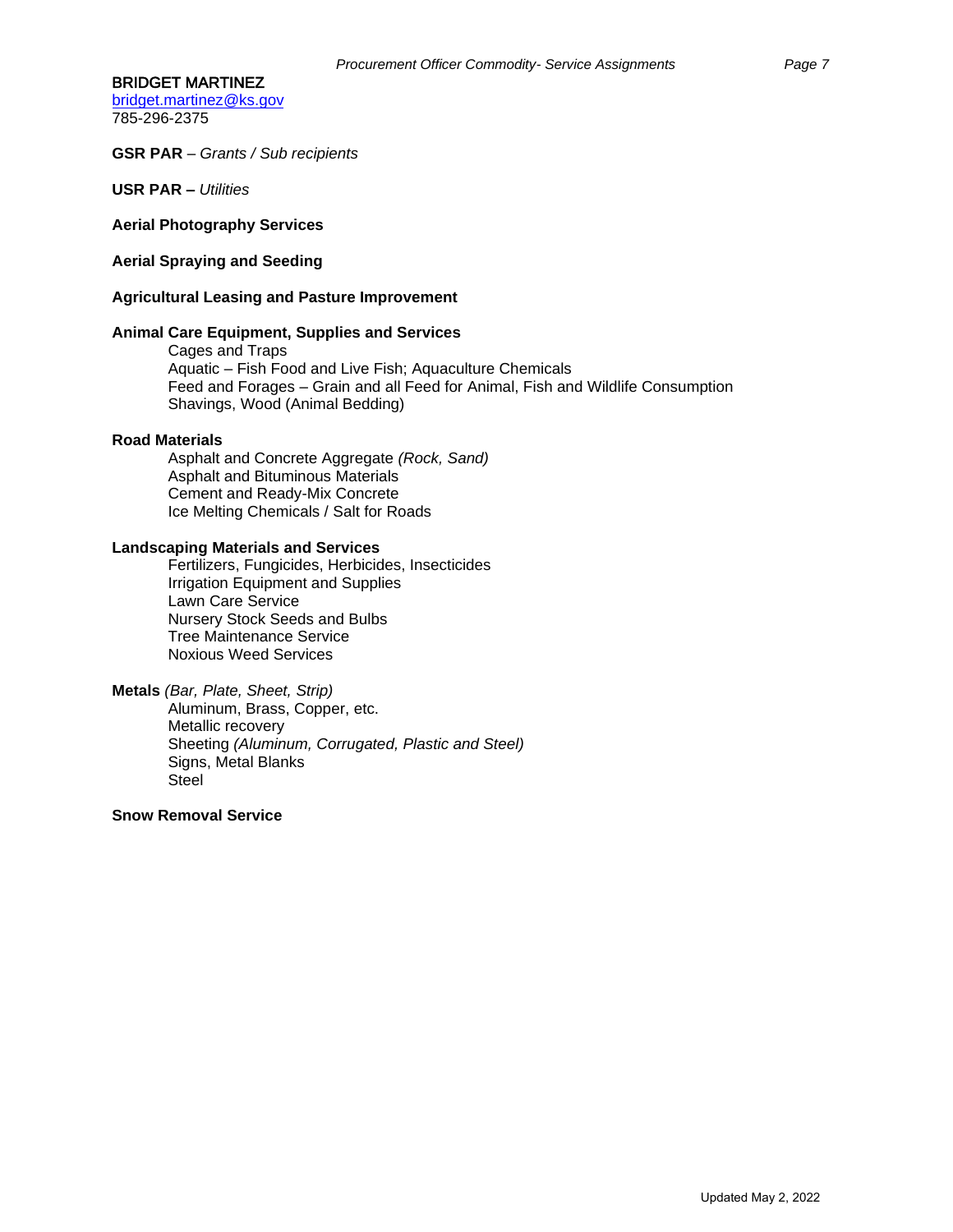### DAVID STUEVE

[david.stueve@ks.gov](mailto:david.stueve@ks.gov) 785-296-0408

## **Architectural and Construction Projects**

Campground Construction / Fencing Materials and Installation / Parking Lot Construction Home Modifications and Lifts for the Disabled

### **Asbestos Removal**

### **Building Materials and Hardware**

Carpet, Tile, Floor Coverings and Mats Locksets, Keys / Window Blinds

#### **Chemicals**

Chemicals (*Industrial Use and Industrial Grades for Paint)* Degreasers and Solvents Soaps and Detergent Compounds *(excluding laundry use)*

#### **Drums (Steel or Fibre, Includes Reconditioning)**

### **Earth Moving and Excavation Services**

**Electrical Services, Equipment and Supplies** Light Bulbs and Lamps *(Building and Highway)*

## **Elevator Installation and Maintenance**

### **Facility Repair and Maintenance Services**

Building Repair and Maintenance Carpentry Services / Electrical Services / Painting Services / Plumbing Services Concrete and Masonry Repair Welding Services

### **Glass (Mirrors, Windows, etc.)**

### **HVAC (Heating, Ventilation and Air Conditioning) Equipment, Supplies and Services** Boiler Equipment, Supplies and Chemicals / Cooling Towers and Chemicals Furnaces / Air Conditioners (*window units and self-contained*)

## **Insurance Products and Services**

Surety Bonds *(Committee)*

#### **Metals Components, Prefabricated, Industrial**

Culverts (*Concrete and Corrugated Steel*) / Guard Rails

# **Paint and Painting Equipment, Supplies and Services**

# **Plumbing Equipment, Supplies and Services** Water Heaters / Water Pumps

**Signs** *(Exterior Signage and Interior Building Directory Signs)*

**Signs and Signals** *(Traffic Control)*

## **Standby or backup electrical generators / Uninterruptable Power Systems** *(UPS)* **for Buildings**

**Tents**

**Waterproofing Services and Supplies**